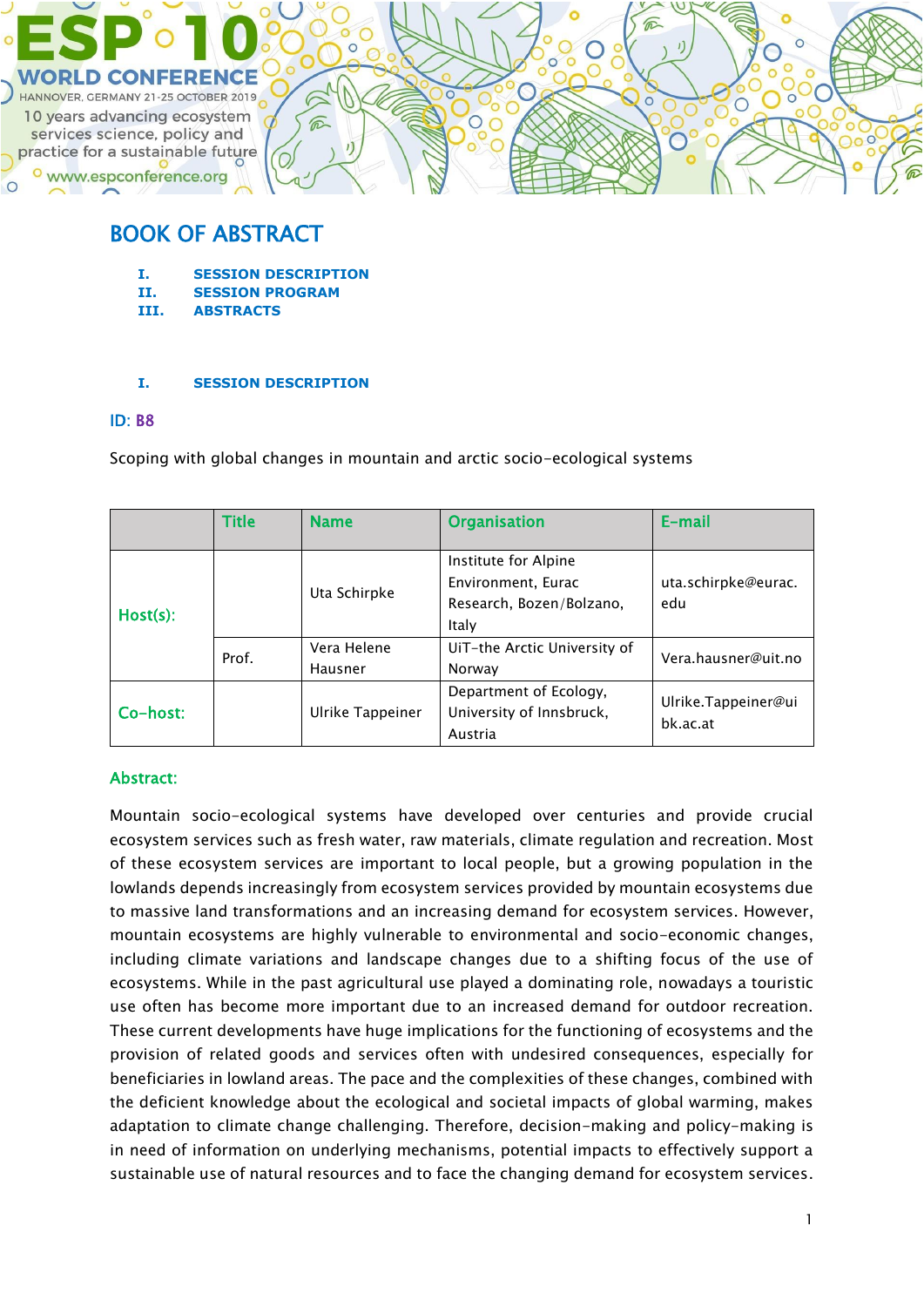

### Goals and objectives of the session:

This symposium aims at addressing important knowledge gaps related to the assessment of ecosystem services in mountain regions, the understanding of mountain socio-ecological systems and important drivers of change, the analysis of spatial relationships resulting from supply-demand mismatches. Societal trends in and outside mountain regions and their implications for mountain regions will be in the center of the discussions, and the exchange of experiences from mountain regions worldwide will foster the development of strategies to achieve a sustainable use of the natural resources. We therefore invite contributions presenting methods and tools that assess the services and benefits from mountain ecosystems, understand the functioning of mountain socio-ecological systems and assess the influence of drivers of change. The session welcomes in particular contributions that highlight ecological societal trends and tendencies through time and space in mountain areas as well as experiences and examples of sustainable strategies to stimulate the discussion for a sustainable use of the natural resources. Moreover, the workshop seeks to identify the key priorities and challenges for understanding, assessing and adapting to the rapidly disappearing cryosphere. We will:

- 1. Identify the key research priorities and barriers for research in the BWG8 relating to a changing cryosphere.
- 2. To discuss how to organize BWG8 to provide policy-relevant science to understand and assess socioecological impacts and support adaptation.
- 3. To plan for a publication co-authored with participants in the workshop, and to discuss submission of papers to a special issue in Ecosystem Services or other journals.

### Planned output / Deliverables:

- A publication on key priorities and challenges co-authored with participants;
- Revision of lead group, description and organisation of the BWG8;
- Establishment of subgroups to address research priorities and challenges.

This session will furthermore support the interaction of different the research groups on ecosystem services in mountain as well as arctic regions worldwide. The contributions to the session may be included in an upcoming Special Issue "Ecosystem services in mountain regions" in Ecosystem Services.

### Related to ESP Working Group/National Network:

Biome working group: BWG 8 – [Polar regions & High mountains](https://www.es-partnership.org/community/workings-groups/biome-working-groups/bwg-8-polar-regions-high-mountains/)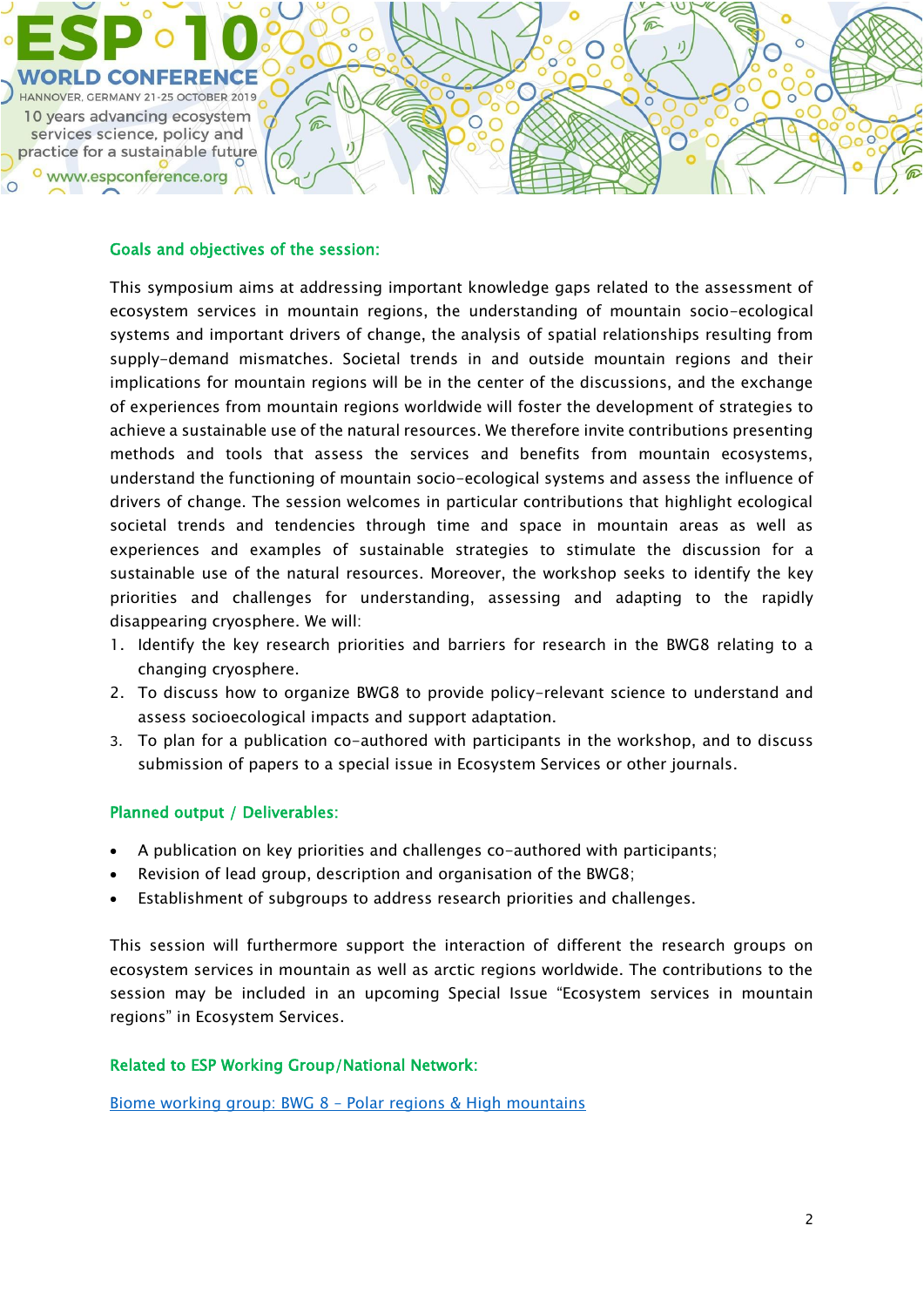

#### **II. SESSION PROGRAM**

Date of session: Monday, 21 October 2019 Time of session: 15:30 – 18:00

# Timetable speakers

o www.espconference.org

 $\circ$ 

| <b>Time</b>             | <b>First name</b> | <b>Surname</b> | <b>Organization</b>                           | <b>Title of presentation</b>                                                                                                                                                                |
|-------------------------|-------------------|----------------|-----------------------------------------------|---------------------------------------------------------------------------------------------------------------------------------------------------------------------------------------------|
| 15:30-15:45 Davnah      |                   | Payne          | Global Mountain<br>Biodiversity<br>Assessment | On nature and people in mountains<br>worldwide: a global comparison                                                                                                                         |
| 15:45-16:00 Iuan Camilo |                   | Villegas       | Universidad de<br>Antioquia                   | Evaluating ecosystem function and<br>potential tradeoffs among ecosystem<br>services in the tropical mountains of<br>the Andes in the context of global-<br>change-type climate variability |
| 16:00-16:15 Jie         |                   | Gong           | Lanzhou<br>University                         | Tradeoffs-synergies analysis among<br>typical ecosystem services of a<br>mountain-basin area in western<br>China: a case study of Bailongjiang<br>Watershed of Gansu                        |
| 16:15-16:30 Ana         |                   | Stritih        | ETH Zürich                                    | Understanding uncertainties in<br>mountain ecosystem services                                                                                                                               |
| 16:30-16:45             | Aletta            | Bonn           | <b>IRSTEA</b>                                 | Cascading down the ecosystem<br>service chain: supply and use of<br>cultural services in mountain National<br>Parks                                                                         |
| 16:45-17:00 Helen       |                   | Wheeler        | Anglia Ruskin<br>University                   | Broadening our perspective on needs<br>for arctic monitoring, research and<br>synthesis to meet human needs and<br>support nature                                                           |
| 17:00-17:15 Vera Helene |                   | Hausner        | UiT-the Arctic<br>University of<br>Norway     | Ecosystem services research in a<br>rapidly disappearing cryosphere &<br>workgroup discussion                                                                                               |
| $17:15 - 17:30$         |                   |                |                                               | <b>Discussion</b>                                                                                                                                                                           |

 $\mathbf{I}$ 

 $\overline{\text{O}}^\circ$ 

 $\breve{\circ}$ 

 $\ddot{\circ}$ 

 $\circ$ <sup>C</sup>

 $\overline{\mathsf{o}}$ ō

 $\overline{O}$ 

 $\circ$  O

OO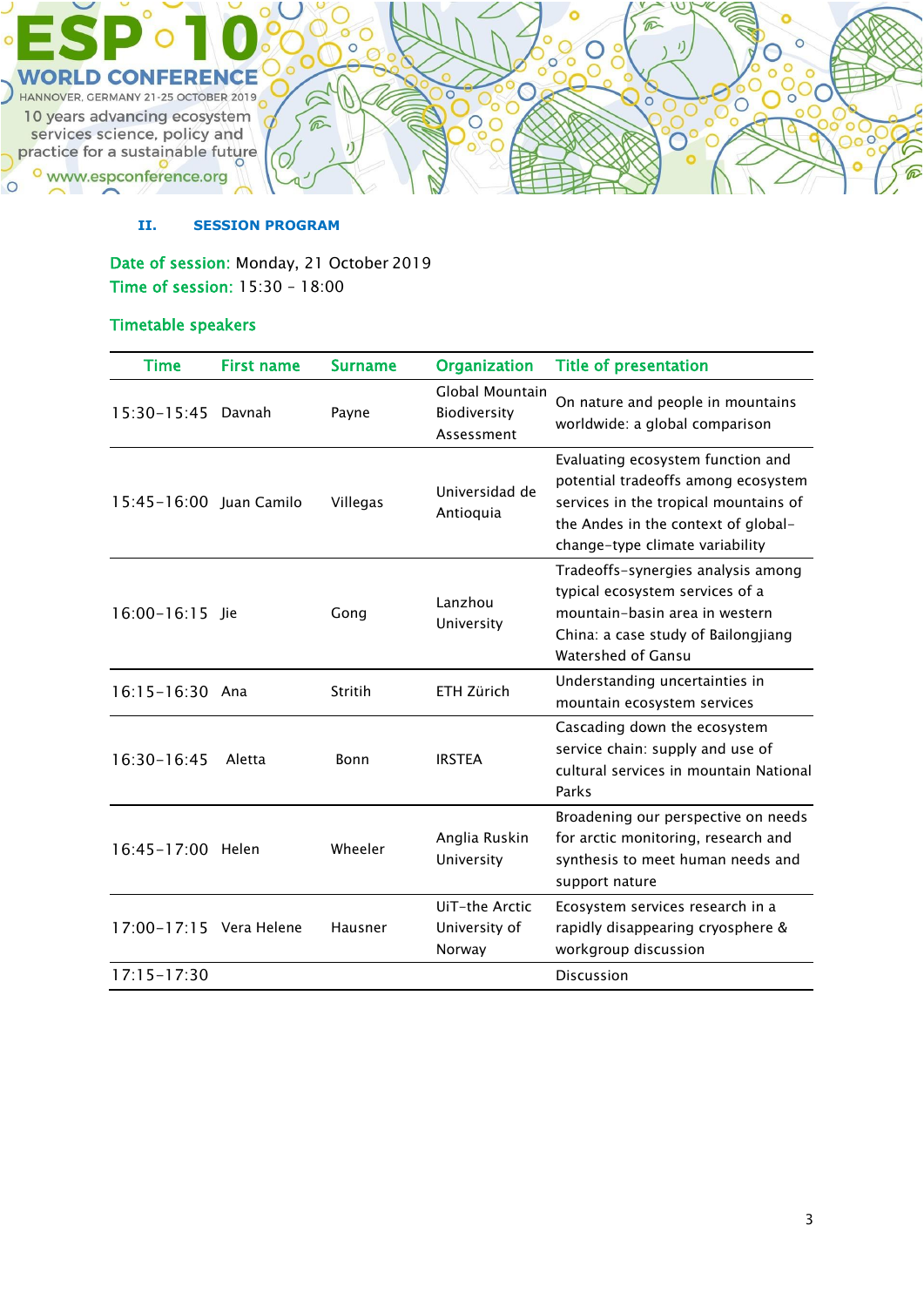

#### **III. ABSTRACTS**

*The abstracts appear in alphabetic order based on the last name of the first author. The first author is the presenting author unless indicated otherwise.*

#### 1. Type of submission: **Abstract**

B. Biome Working Group sessions B8 Scoping with global changes in mountain and arctic socio-ecological systems

# Cascading down the ecosystem service chain: supply and use of cultural services in mountain National Parks

First author: Emilie Crouzat Other author(s): Volker Grescho, Jan Watzema, Angel de Frutos, Aletta Bonn Presenting author: Aletta Bonn Affiliation: Irstea, LESSEM (Mountain Ecosystems and Societies Lab.) Contact: emilie.crouzat@irstea.fr

Drivers of visitors' frequentation and benefits obtained from outdoor activities remain poorly assessed over most European mountain protected areas. Cultural ecosystem services (CES) can be seized as a relevant tool to better understand these drivers, as they represent the (im)material benefits provided by ecosystems to people for instance in terms of recreation outdoor activities, inspiration or sense of belonging. Our works makes use both of biophysical modelled data describing six landscapes indicators related to CES potential supply and in-situ survey data, gathered in the context of the ECOPOTENTIAL H2020 project. In summer 2018, we carried out a survey with over 400 visitors of three mountain national parks in Europe (the Swiss National Park, the Austrian Kalkalpen National Park and the Portuguese Peneda-Geres National Park), aiming at understanding which CES they enjoyed, and where they were actually used. We characterized landscape potential attractiveness by mapping several biophysical indicators such as the distance to waterbodies or the absence of man-made structures in the view shed. Comparison between the potential supply and the actual use of services reveals features of management interest for the National Park teams. Further, we identified groups of visitors benefitting from similar bundles of CES, and characterized their socio-demographic profiles. This information is of interest for the National Parks to better anticipate conflicts and synergies around CES as well as to design more efficient visitors' management strategies.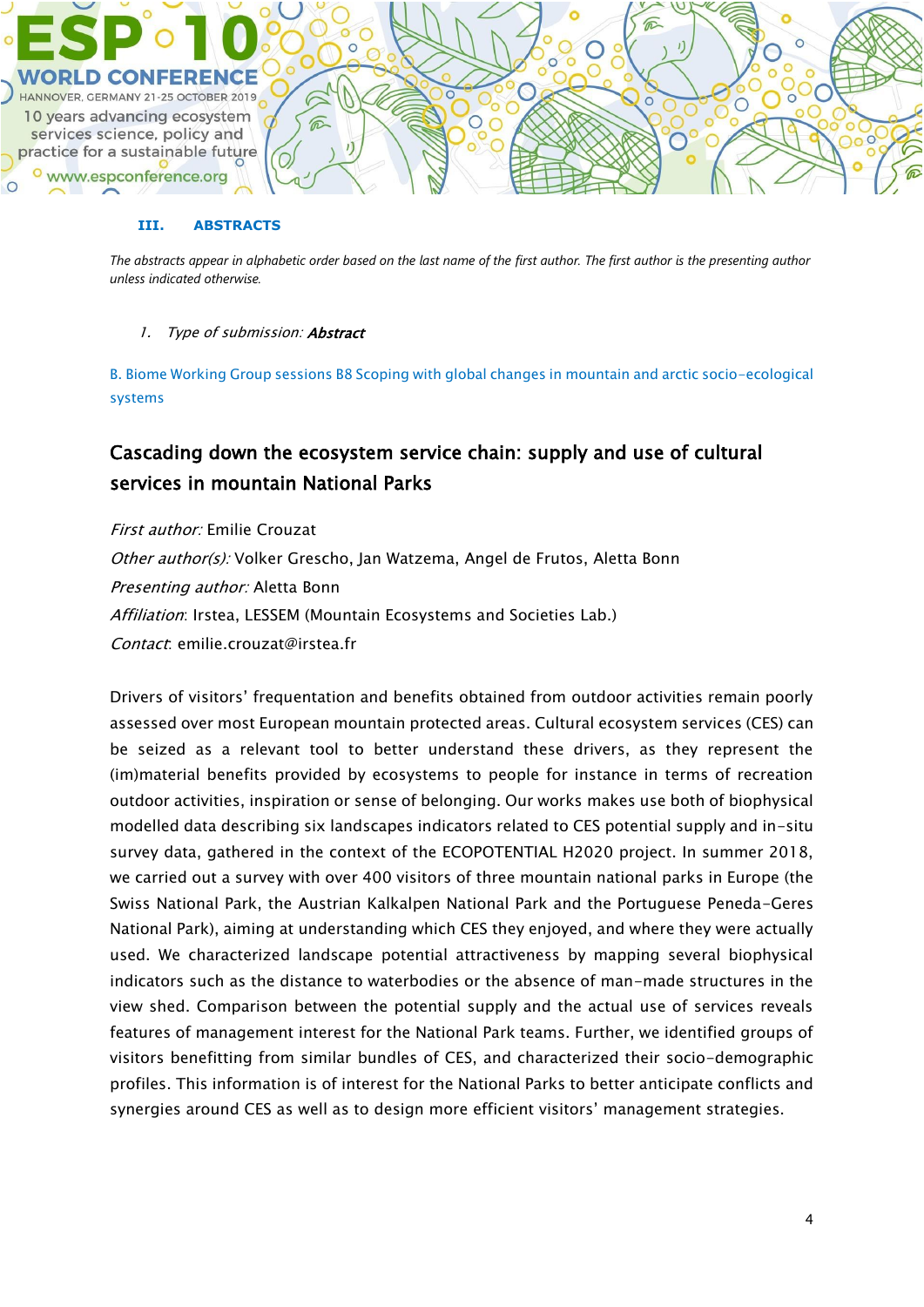

Keywords: Cultural ecosystem services, Mountain national park, Landscape indicators, Use and potential supply, Visitors' profiles

## 2. Type of submission: Abstract

B. Biome Working Group sessions B8 Scoping with global changes in mountain and arctic socio-ecological systems

# Tradeoffs-synergies analysis among typical ecosystem services of a mountainbasin area in western China: a case study of Bailongjiang Watershed of Gansu

First author: Jie Gong Other author(s): Liu Dongqing, Li Hongying, Zhang Jinxi, XU Caixian Affiliation: Lanzhou University, China Contact: jgong@lzu.edu.cn

Mountain areas in western China, hosted rich biodiversity and millions of people and inhabitant with vital ecosystem services, had experienced the most serious biodiversity loss with fragile ecological problems. Bailongjiang Watershed of Gansu, a typical ecotone between Tibet Plateau, Qinba Mountain Area and Loess Plateau, is not only an important water conservation area and ecological barrier in the upper reaches of Yangtze River, but also a concentrated area of the national-level poverty-stricken counties. It is of great significance to clarify the tradeoff relationship of ecosystem services (ES) for realizing the "win-win" between the ecological environment and social economy in the mountainous areas. Based on the InVEST model, the typical ESs including food supply (FS), soil conservation (SC), water conservation (WC) and habitat quality (HQ) were assessed, then the multi-scale tradeoff of ES and its impact causes were analyzed by the correlation analysis and RMSD methods. The results showed that: (1) There was a significant synergy among soil conservation, water conservation and habitat quality, and a significant tradeoff between food production and habitat quality, soil conservation, water conservation, respectively. (2) The areas of the high value of the ESs tradeoff intensity between the SC-WC, SC-HQ, WC-HQ, and FS-HQ were mainly located in the forest area in the middle-high mountains with steep valley in Wenxian, Diebu and Zhouqu. The areas with the high intensity of tradeoff between SC-FS, WC-FS were mainly concentrated in the farming and pastoral areas in the middle-low mountain in Tanchang and Wudu. (3) The spatial difference of land use/cover pattern driven by human activities was an important factor affecting the degree of ES tradeoff and its scale effect, and also restricted the balance development of comprehensive ecological benefits of the watershed.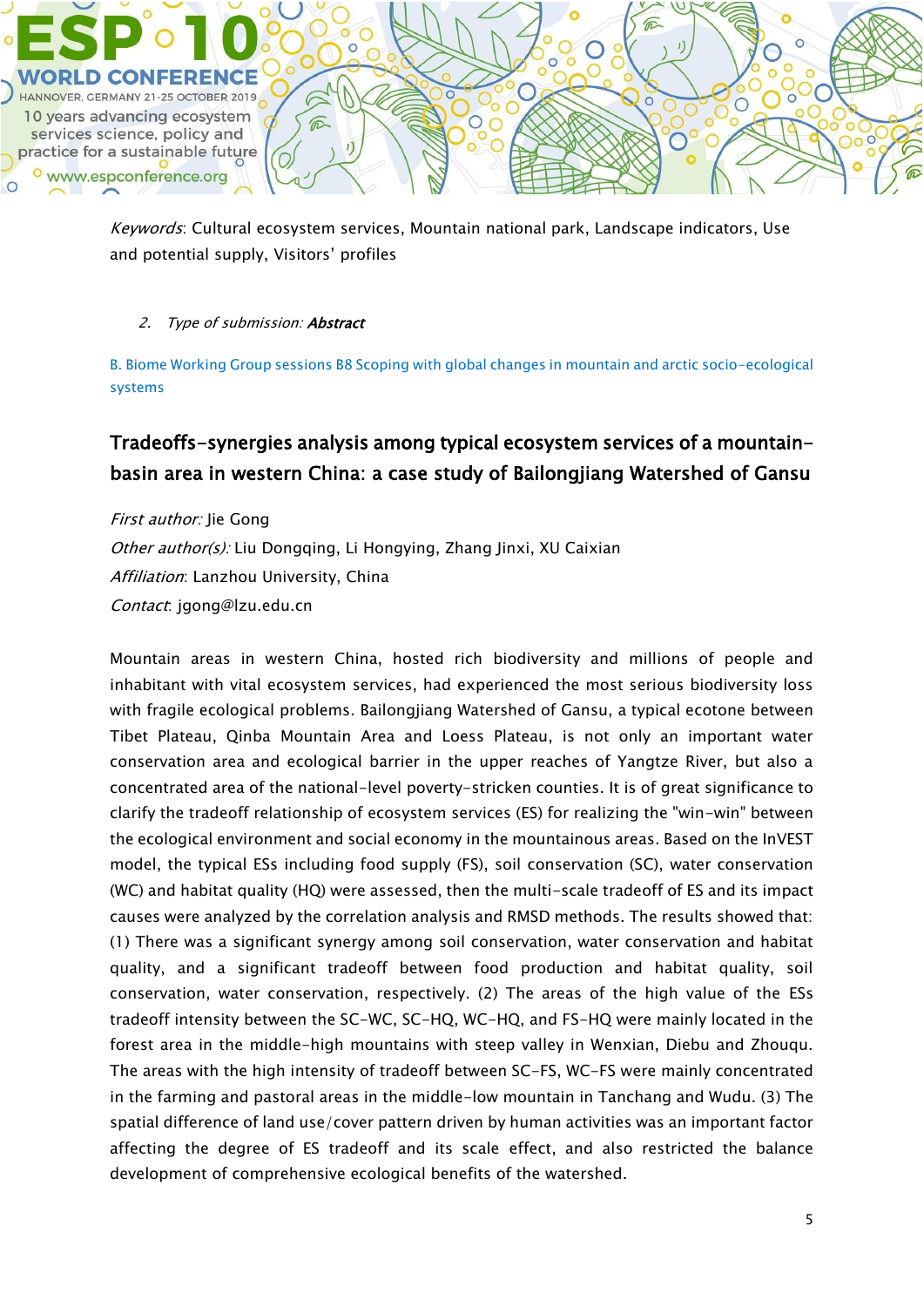

Keywords: ecosystem services; tradeoffs/synergies; correlation analysis; root-mean-square deviation (RMSD); Mountain-basin area

## 3. Type of submission: Invited speaker abstract

B. Biome Working Group sessions B8 Scoping with global changes in mountain and arctic socio-ecological systems

# Ecosystem services research in a rapidly disappearing cryosphere

First author: Vera Helene Hausner Affiliation: UiT-the Arctic University of Norway, Norway Contact: vera.hausner@uit.no

Global warming and the rapid disappearance of the cryosphere are affecting a range of ecosystem services in the arctic and high mountain regions. The pace and the complexities of these changes, combined with the deficient knowledge about the ecological and societal impacts of global warming, makes adaptation to climate change challenging. To address some of the shortcomings of current research and to better inform policy and decision makers, the BWG8 on polar and high altitude will invite participants to discuss opportunities to reflect on research priorities using the nominal group technique, and thereafter we will discuss how the BWG8 can organize and create new initiatives to fill the pressing knowledge gaps and to support adaptation to the upcoming changes. On the basis of this exercise we will plan for a publication co-authored with participants in the workshop, and to discuss submission of papers to a special issue in Ecosystem Services or other journals.

Keywords: Climate change, ecosystem services, adaptation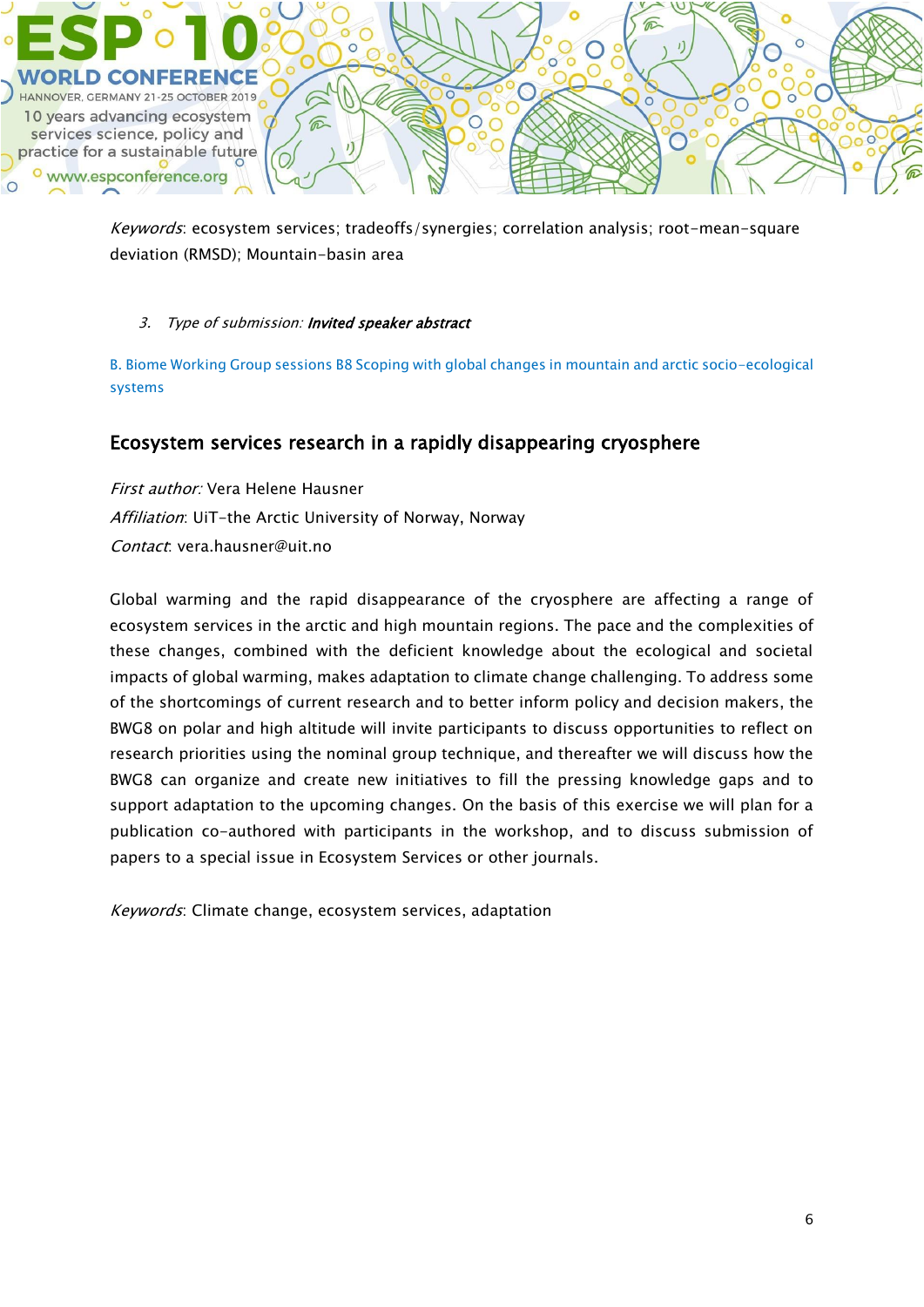

### 4. Type of submission: **Abstract**

B. Biome Working Group sessions B8 Scoping with global changes in mountain and arctic socio-ecological systems

# On nature and people in mountains worldwide: a global comparison

First author: Davnah Payne Other author(s): Mark Snethlage, Eva Spehn, Markus Fischer Affiliation: Global Mountain Biodiversity Assessment, Switzerland Contact: davnah.payne@ips.unibe.ch

Urgent calls for action in sustainable development come from the mountain research and development community as it acknowledges the effects of global change on the essential capacity of mountain ecosystems and their biodiversity to support human populations locally and globally. Effective policies and management approaches are needed to safeguard the natural assets that are underpinning human wellbeing in mountains and beyond and ultimately "ensure the conservation of mountain ecosystems" (SDG 15.4). However, the formulation and implementation of contextually relevant approaches requires a thorough understanding of the relationship between people and nature in mountains and of the impact of different drivers on the trajectory of mountain social-ecological systems.

Our project aimed at producing a first comparative assessment of the status of, trends in, and relations between biodiversity, ecosystem services, human wellbeing, and drivers of change across mountains worldwide. Data acquisition broadly followed the conceptual framework of the Intergovernmental Science-Policy Platform on Biodiversity and Ecosystem Services, and combined an online questionnaire with a literature review.

Many of the reported trends and patterns in biodiversity and ecosystem services follow recently reported global trends, with a deterioration in ecosystem condition and trends towards a decrease in the delivery of ecosystem services, which affects the wellbeing of mountain populations. However, analyses of expert perceptions and of the literature also revealed interesting nuances, including differences in the importance of various drivers and their interactions along the elevational gradient; trade-offs and synergies between nature conservation and the amelioration of human livelihoods locally; and context-specific differences in the upstream processes elicited by socio-economic development in the lowlands.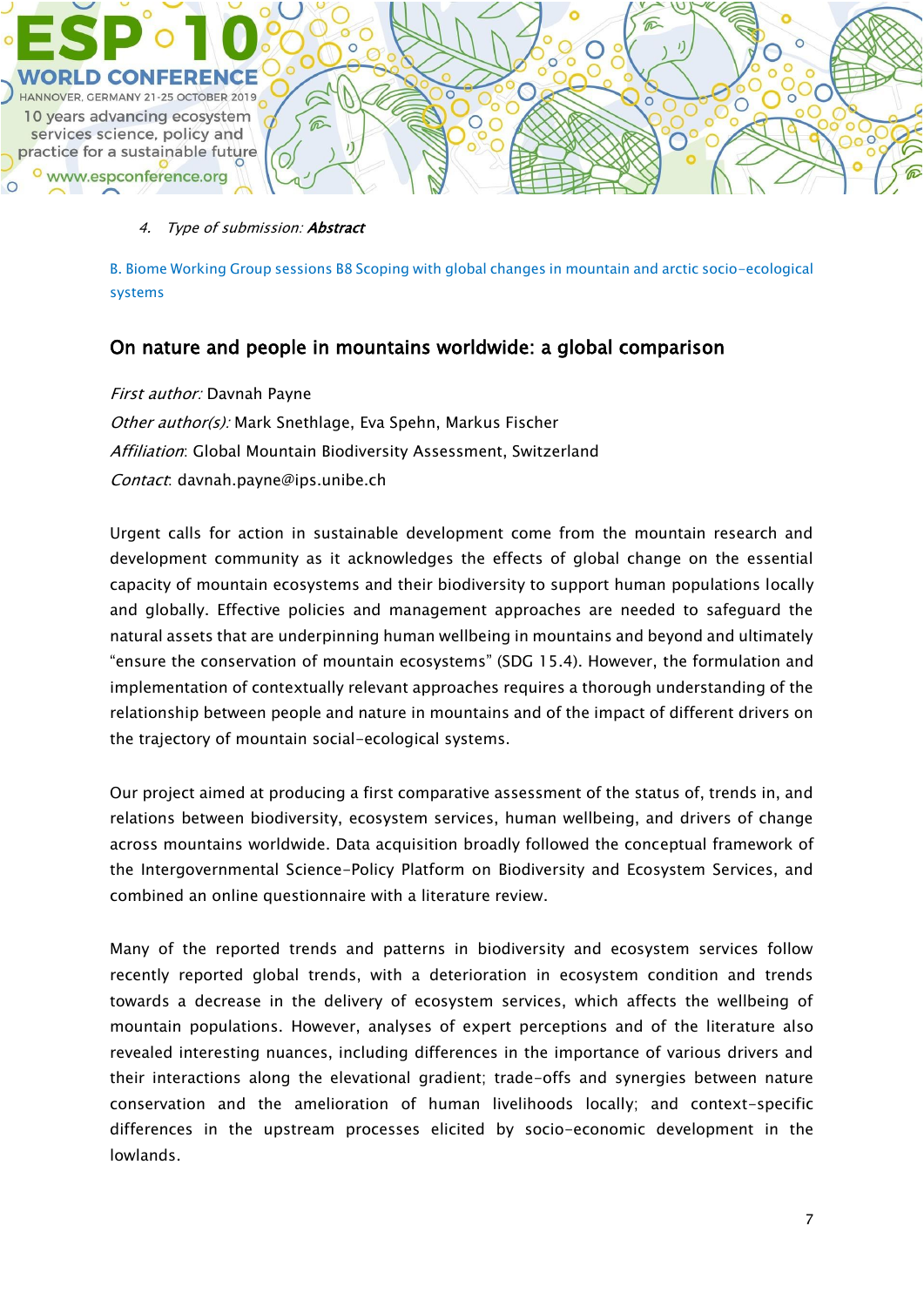

This comparative assessment highlights context-specific interactions between people and nature in mountain social-ecological systems exposed to multiple drivers of change. It thereby contributes to a better understanding of the specific challenges associated with the sustainable management and conservation of mountain biodiversity.

Keywords: mountain biodiversity and ecosystems, comparative assessment, conservation, management, sustainable development

5. Type of submission: Abstract

B. Biome Working Group sessions B8 Scoping with global changes in mountain and arctic socio-ecological systems

# Understanding uncertainties in mountain ecosystem services

First author: Ana Stritih Other author(s): Peter Bebi, Adrienne Grêt-Regamey Affiliation: ETH Zürich, Switzerland Contact: astritih@ethz.ch

Mountain ecosystems provide a wide range of ecosystem services (ES), and the provision of these services is sensitive to changes in land use and climate. At the same time, the demand for ES varies over space and time, driven by different management regimes and changing social preferences. Information on ES is available from a variety of sources, from Earth Observation data, social media and in-situ data, existing process-based models, to local expert knowledge. We use Bayesian Networks (BNs) to integrate these different types of information into models of a set of ES (protection from natural hazards, carbon sequestration, recreation, habitats) in two case study areas in the Swiss Alps, the strictly protected Swiss National Park and the more tourism-oriented region of Davos. Although the two areas are similar in terms of biophysical conditions, they differ in the level and spatial distribution of demand for ES.

The probabilistic BN approach allows us to account for uncertainties in the ES models. A major source of uncertainty for future ES in the region is the increasing frequency of forest disturbances due to climate change. Windthrows, bark beetle outbreaks, forest fires, and other extreme events have a strong impact on landscape structure and the potential of mountain ecosystems to provide ES, particularly carbon sequestration and protection from natural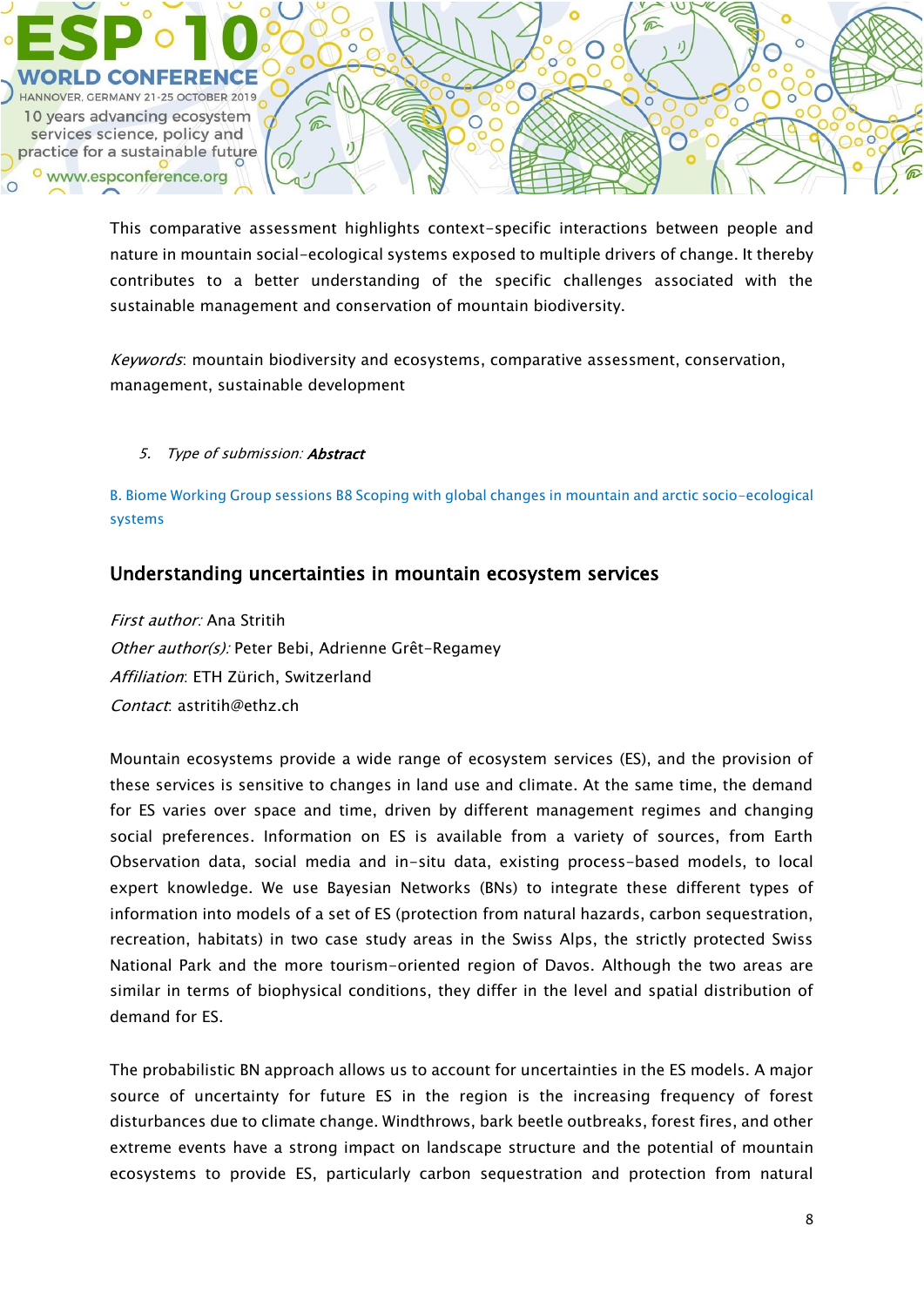

hazards. Using a combination of expert knowledge and Earth Observation data in a BN, we aim to improve our understanding of the drivers of disturbances (including different management regimes, such as within and outside protected areas), and their effects on ES.

Keywords: Uncertainty, protected areas, Bayesian Networks, disturbance

## 6. Type of submission: Abstract

B. Biome Working Group sessions B8 Scoping with global changes in mountain and arctic socio-ecological systems

# Evaluating ecosystem function and potential tradeoffs among ecosystem services in the tropical mountains of the Andes in the context of globalchange-type climate variability

First author: Juan Camilo Villegas

Other author(s): Juan Diego León, Diego Suescún Carvajal

Affiliation: Grupo GIGA, Facultad de Ingeniería Universidad de Antioquia, Medellín - Colombia Contact: camilo.villegas@udea.edu.co

Tropical montane ecosystems are pressured by multiple environmental and socio-economic factors. A suite of competing services is demanded from these ecosystems, leading to uncertainties around their sustainability. Along with human demands, environmental changes associated with climate variability affect the ecological stability of tropical montane ecosystems and ultimately, their potential to maintain the processes (function) that support their capacity to provide services to society. One of the most demanded services from these systems are those associated with ecohydrological processes (hydrologic regulation, erosion control, among others). The interactions between climate variability and land use change in the region alter the natural ecohydrological dynamics, producing responses that vary in extent and intensity. In particular, natural forests have been extensively converted into agricultural and pasturelands with little consideration to potential restrictions in this conversion, such as edaphic and geomorphological restrictions, that can affect socio-ecosystems capacity to maintain functions that support ecosystem services. We monitored a suite of ecohydrological and biogeochemical processes in a gradient of human intervention that includes native vegetation in different degrees of conservation, agricultural and pasturelands in the central Andes of Colombia. Our results highlight an explicit effect of transforming native vegetation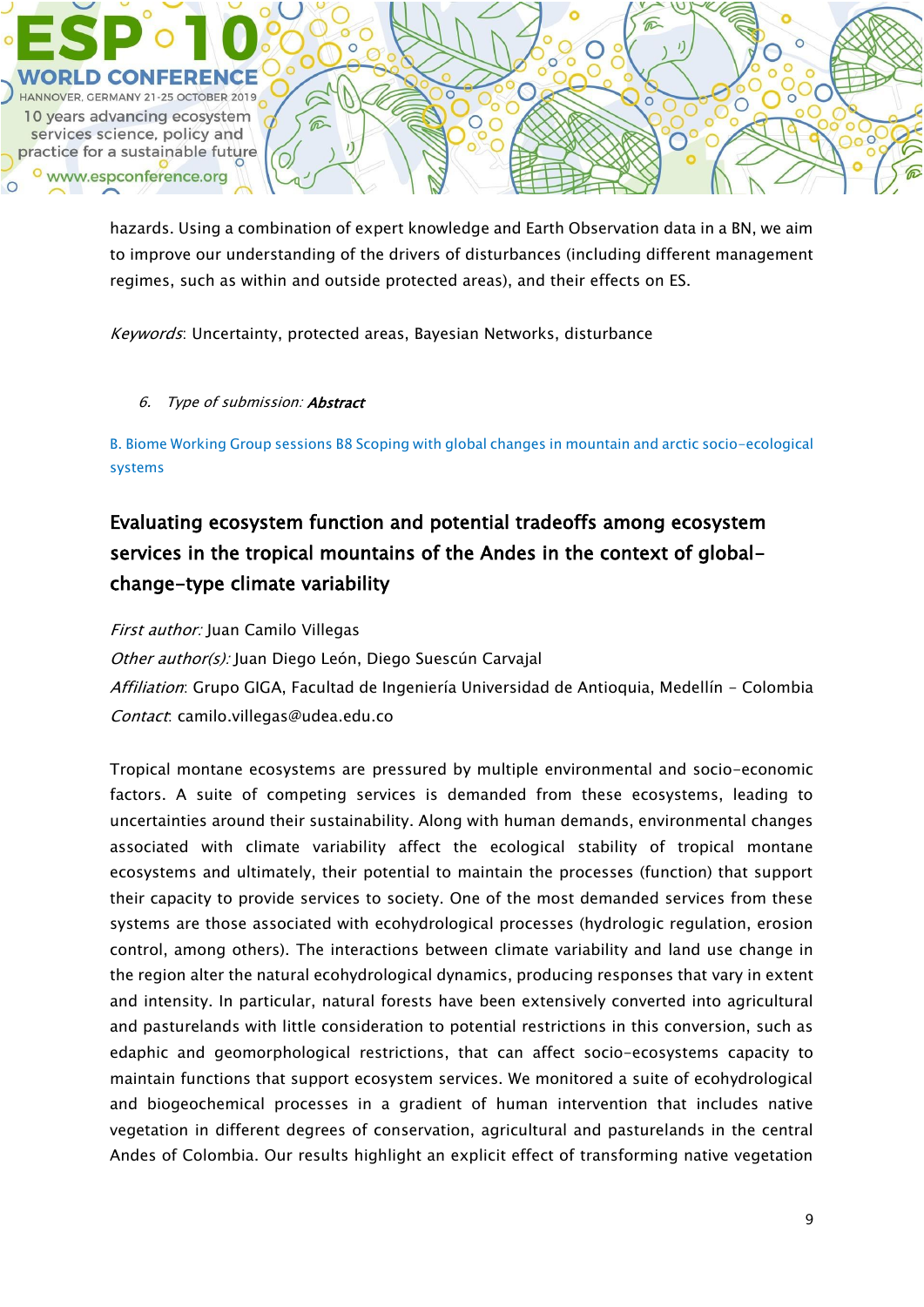

into other land uses on the capacity of ecosystems to maintain hydrologic regulation and biogeochemical processes that support nutrient availability and soil fertility, including soil and nutrient loss both dissolved and suspended in runoff. Notably, these effects respond to climate seasonality and variability, suggesting higher vulnerability of ecohydrological function to climate change as native vegetation is transformed. More generally, our results highlight a potential tradeoff between functions that support regulation vs. provision services as native Andean vegetation is transformed into other land cover types. However, long-term sustainability of these productive uses might be affected by global-change processes, highlighting the importance of ecosystem restoration and conservation in the region.

Keywords: Ecosystem service tradeoffs, Environmental change, ENSO/ socio-ecological systems, Tropical Andes

# 7. Type of submission: **Abstract**

B. Biome Working Group sessions B8 Scoping with global changes in mountain and arctic socio-ecological systems

# Broadening our perspective on needs for arctic monitoring, research and synthesis to meet human needs and support nature

First author: Helen Wheeler Other author(s): Dominique Berteaux, Chris Furgal, Kevin Cazelles, Nigel Yoccoz, David Grémillet Affiliation: Anglia Ruskin University, UK, United Kingdom Contact: helen.wheeler@anglia.ac.uk

Global environmental change is creating some of the highest likelihood and most impactful risks to humans, and the many species upon which we depend. These risks are intensified in arctic and northern mountain environments, where rapid warming is driving biophysical and socio-ecological transformation. As the north transforms, we see a rapid expansion of stakeholders, the emergence of novel drivers of change and an increased likelihood of new synergies and antagonisms between impacts of drivers of change.

Where concurrent rapid changes in the environment and the stakeholder community occur, conflicts over resource use and conservation can be severe. Accordingly, there is a critical need